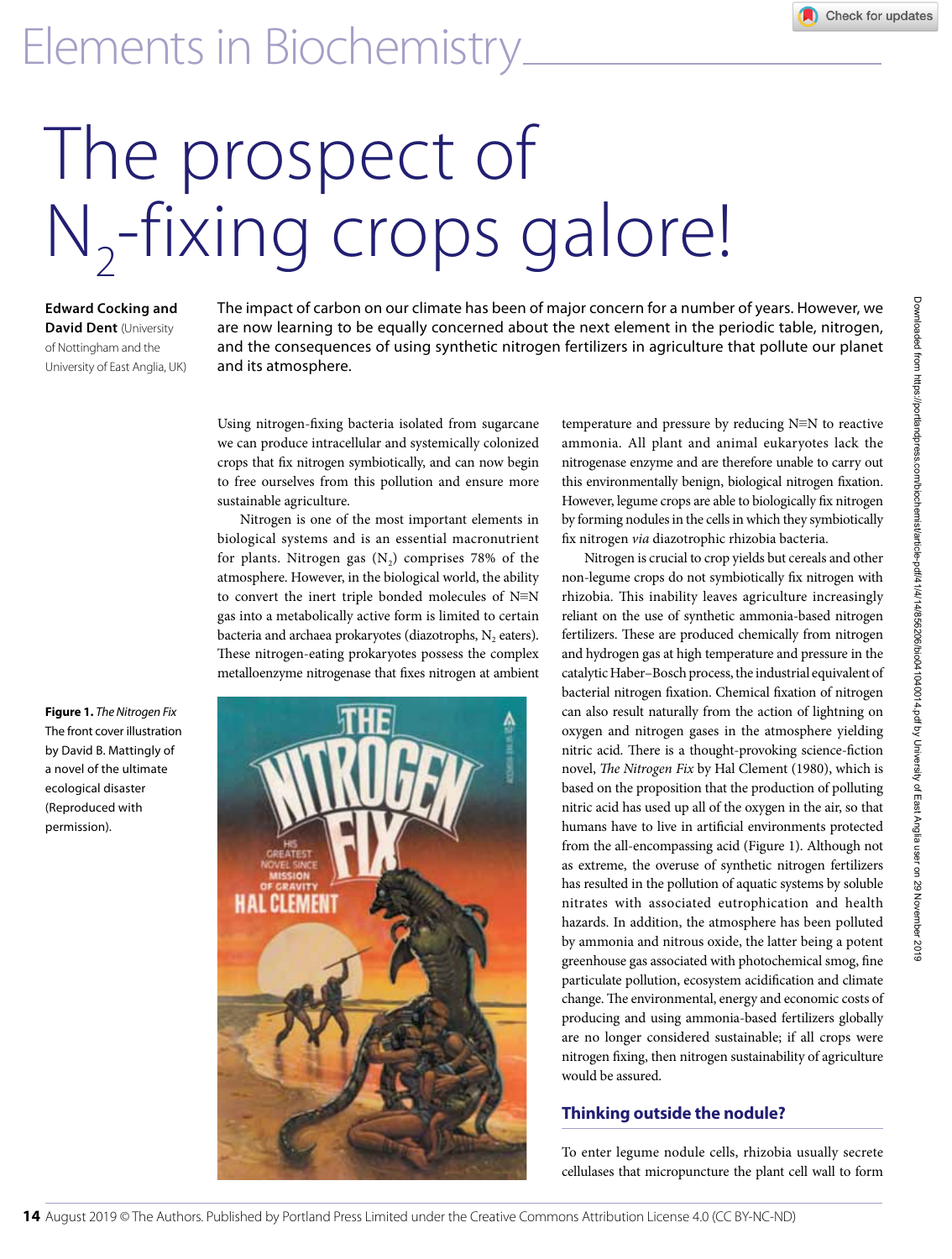**Figure 2.** The Brazilian scientist Professor Johanna Döbereiner (1924–2000) who discovered *Gluconacetobacter diazotrophicus* in sugarcane in Alagoas, Brazil, jointly with Vladimir Cavalcante. (Reproduced with permission from Brazilian Academy of Sciences Archive.)



a portal of entry large enough for bacterial penetration, becoming intracellular *via* endocytosis into membranebound nitrogen-fixing symbiosomes. Rhizobia are then trapped inside nodule cells and are unable to become systemic in the crop, and hence are unable to utilize the cells of the root, stem and leaves outside of the nodule as a habitat for symbiotic nitrogen fixation. Other endophytic microorganisms are more versatile. In the leaf glands of the non-legume garden plant *Gunnera* the nitrogen-fixing cyanobacterium *Nostoc* establishes intracellular symbiotic nitrogen fixation without any nodule formation; and in the intracellular root symbioses of legumes and nonlegumes, including cereals, with phosphate-acquiring arbuscular mycorrhizal fungi there is no nodulation. Establishing symbiotic nitrogen fixation in crops, without nodulation, will require not only extensive systemic intracellular colonization by diazotrophic bacteria but also the protection of their nitrogenases from inactivation by oxygen. For instance, the nitrogenase complex of rhizobia is readily inhibited by oxygen, and rhizobia are now regarded as being unable to establish symbiotic nitrogen fixation in non-legume crops; regulating the flux of oxygen to endosymbiotic rhizobia has been suggested to be an insuperable challenge to the dream of effectively introducing rhizobial nitrogen-fixing symbiosis into nonlegume crops.

#### **Why are there no nitrogen-fixing crops?**

Legume crops such as peas and beans are often said to be able to fix nitrogen but of course they do not. These plants actually form symbiotic associations with nitrogen-fixing rhizobia which supply fixed nitrogen as ammonia to the crop for its growth and development. Microbiologists and plant physiologists are agreed that, in terms of energetics, this bacterial nitrogen fixation should present no evolutionary obstacle to plants. During biological nitrogen fixation, eight molecules of ATP are required for every half  $N$ , molecule converted to  $NH<sub>3</sub>$  by bacterial nitrogenase, and an additional six ATP are required as a reductant, resulting in the need to produce 14 ATP/NH<sub>3</sub> molecule. However, crops mainly take up their nitrogen from the soil as nitrate which first has to be reduced by the plant to ammonia before it can be metabolized. This reduction of  $NO<sub>3</sub>$  requires 12 molecules of ATP to provide one molecule of NH<sub>3</sub>; thus, nitrogen fixation is only marginally more demanding than nitrate reduction in terms of energy consumption. Consequently, crops would not be likely to suffer any significant energy penalty if they were nitrogen fixing, and in legumes there is no evidence to support any suggestion that nitrogen fixation reduces yield.

It is an evolutionary enigma that endosymbiosis  $\frac{5}{8}$ of diazotrophs in plants cells has not yet resulted in the generation of a nitrogen-fixing organelle and the formation of an autonomous nitrogen-fixing plant. Mitochondria and chloroplasts of eukaryotic cells are key organelles for respiration and photosynthesis, and are  $\frac{5}{8}$ thought to have resulted from an ancient endosymbiosis  $\frac{1}{2}$ in which bacterial-like cells were engulfed by endocytosis  $\frac{1}{2}$ into an ancient eukaryotic-like cell. Nitrogen fixation remains an evolutionary option for plants. It is surprising that no plant has yet followed the easiest path to become independent of bacteria by forming a nitrogen-fixing  $\frac{3}{2}$ membrane-bound symbiosome, a 'diazoplast', a new nitrogen-fixing organelle analogous in origin to a mitochondrion or chloroplast.

#### **An extraordinary diazotroph**

Such a diazoplast would require an initial association of the crop with a symbiotic nitrogen-fixing bacterium  $\frac{8}{6}$ that has a highly developed intracellular capability; a  $\hat{\bar{S}}$ characteristic that is closely correlated with genome  $\frac{1}{2}$ size in bacteria. Interestingly, among a range of plant endosymbionts the nitrogen-fixing bacterium *Gluconacetobacter diazotrophicus* (Gd for short) emerged as having a sufficiently small genome to place it firmly in the facultative intracellular colonizer category. This same species is also known to have a respiratory system  $\frac{2}{5}$ that enables the bacterium to survive in a wide range  $\frac{e}{\frac{2}{3}}$ of oxygen concentrations and to respire at rates among  $\frac{8}{9}$ the highest ever reported for aerobic bacteria. These are  $\frac{1}{8}$ characteristics that, within an evolutionary timescale,  $\frac{2}{9}$ place Gd among a number of other candidate species for the role of potential proto-mitochondria.

Gd was discovered in sugarcane in 1988 by Johanna Döbereiner and Vladimir Cavalcante, with the bacteria reportedly fixing around 60% of the plant's nitrogen needs (Figure 2). The species was discovered in the sugar-rich xylem vessels and was evident intercellularly throughout the stems and leaves and was thus, non-nodule forming. Gd is a Gram-negative, non-spore forming endophyte belonging to the family of bacteria called Acetobacteraceae—the acetic acid bacteria; a family that has been used extensively in food and cosmetic production.

Research has shown that Gd fixes nitrogen over a broad range of oxygen concentrations and excretes about half of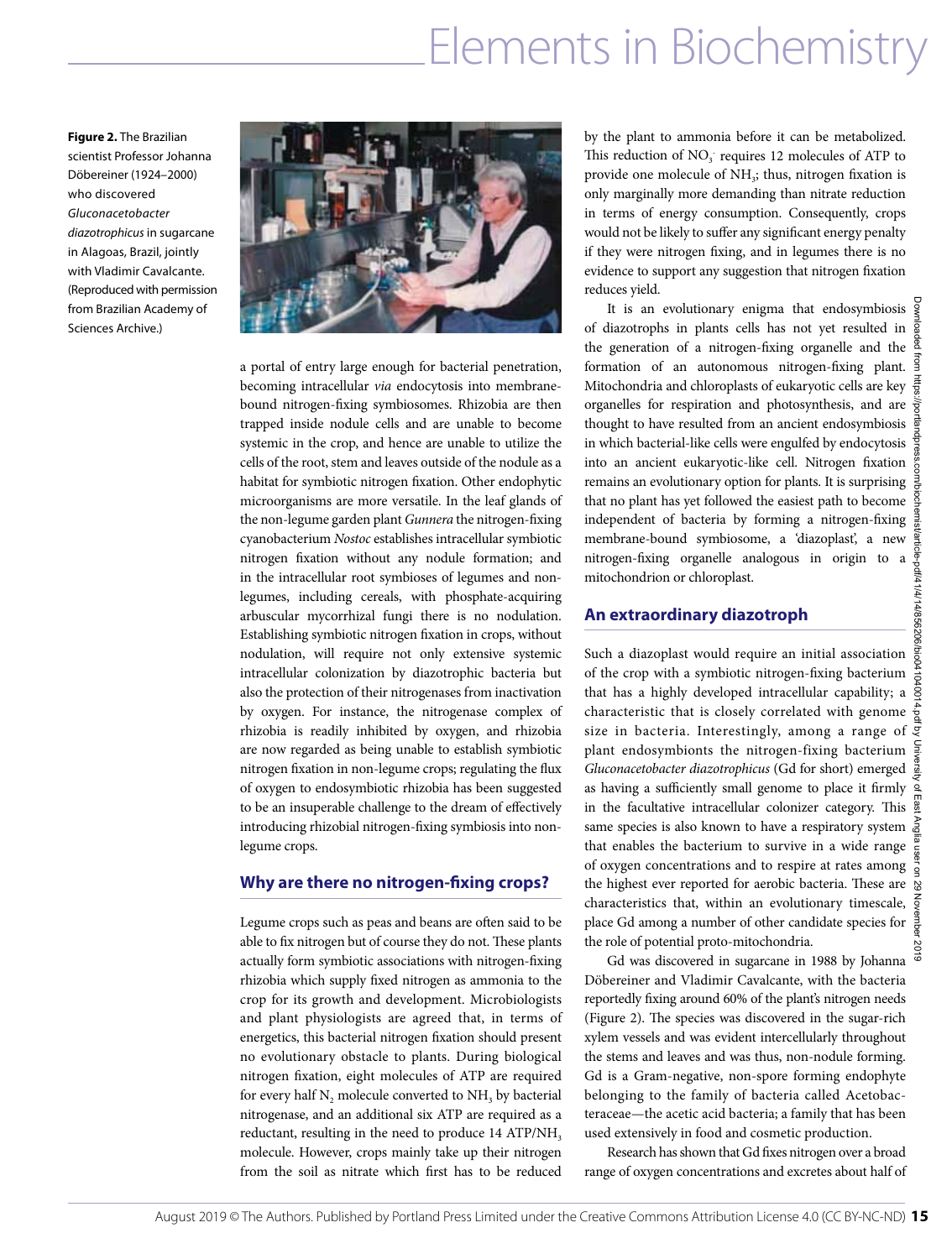**Figure 3.** Schematic uptake of Gd with cereal roots. **(a)** Meristematic zone of the elongating root, **(b)** Gd penetrates the epidermal cell wall by secreting cellulase enzymes, **(c)** the plasma membrane pinched off via endocytosis forms a membrane surrounding vesicles containing Gd, **(d)** vesicles with Gd are surrounded by a membrane analogous to the symbiosome membrane of rhizobia. (Reprinted with permission, Chapter 3 in Agronomy Monograph No. 52, Nitrogen Fixation in Crop Production, D.W. Emerich and H.B. Krishnan (Editors), American Society of Agronomy, Crop Science Society of America, Soil Science Society of America, 2009)



the nitrogen it fixes as ammonia. It also produces plant growth hormones and is able to cope with the osmotically stressful conditions of high sucrose concentrations, low oxygen levels and acidic conditions. A range of differences between strains have been identified, including expression of cell wall degrading enzymes, intracellular (as opposed to intercellular) colonization, responses to nitrates, as well as siderophore and bacteriocin production: a range of attributes that very early-on earned this bacteria the title of 'this most extraordinary diazotroph' (Figure 3).

Having an isolate of Gd with the ability to intracellularly and systemically colonize a range of crop species and in doing so, fix nitrogen, is crying out for further development and commercialization. The successful use of rhizobia as legume seed inoculants provides a route map for the development and delivery of an extensive symbiotic nitrogen fixer.

The first step of such a development, i.e., a seed inoculant formulation, is to determine the optimum dose and form of the bacteria to be used. This can then be combined with a surfactant to help spread the bacteria onto the surface, an adhesive to hold the bacteria in place and an energy source to keep the bacteria alive. Following seed treatment and bacterial colonization of the plant (assessed using direct or indirect quantitative and qualitative methods), a range of laboratory techniques can be used to measure the amount of nitrogen being fixed by the bacteria. The traditional technique is the acetylene reduction assay, however more recently, greater emphasis has been given to the use of mutant bacteria lacking nitrogen fixation genes, so called *nif*- mutants, and comparing the extent of fixation relative to the wildtype bacteria. More recent still, nanoSIMS microscopy with  $15N_2$  has been used to visually identify the extent and

location of intracellular nitrogen fixation resulting from Gd colonization. If the fixed nitrogen is being utilized by chloroplasts then this may have a positive impact on the efficiency of photosynthesis, a phenomenon that has been observed experimentally in Arabidopsis with Gd.

Every technique used to measure the field efficacy of legume rhizobial inoculants has also been used to determine the effectiveness of Gd inoculants, with similar positive results. These include increases in indices of crop greenness, levels of leaf nitrogen, increases in crop yield (including biomass in grass) and in grain protein content in wheat. The yield impact has also been demonstrated to be additive with respect to nitrogen fertilizer use, thereby allowing farmers to make choices about balancing the rate of synthetic nitrogen fertilizer use and crop yield benefits.

#### **The greening of agriculture**

Utilizing energy from photosynthesis, cells of the roots and shoots of a steadily increasing range of crops intracellularly colonized by Gd, can now be used as biological nitrogen-fixing factories for the synthesis of ammonia from nitrogen and hydrogen. The very close association of Gd with chloroplasts in leaf cells, resulting in the formation of diazo-chloroplasts, could increase crop photosynthetic efficiency with consequent increases in crop yields by decreasing the photorespiration activity of RuBisCO, the most abundant plant enzyme. This greener nitrogen revolution will be a key component of the 'Greening of Agriculture', enhancing crop productivity in perpetuity, minimizing the use of environmentpolluting synthetic nitrogen fertilizers and ensuring the sustainability of agriculture. **■**